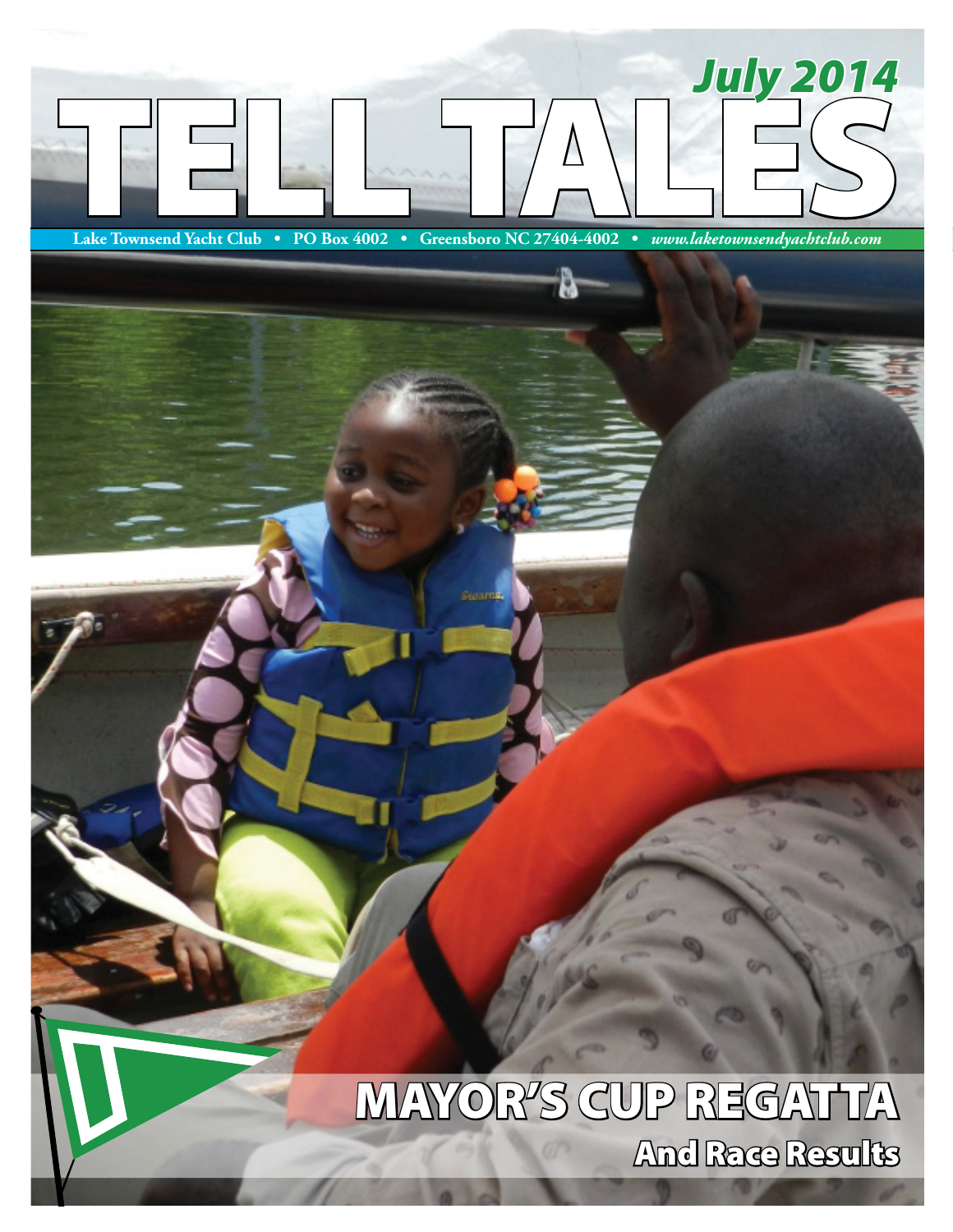All members are encouraged to update their CPR and First Aid training. Local courses are available from the American Red Cross: gso.redcross.org/get-trained/schedule

Hands Free CPR Video: http://countyweb.co.guilford.nc.us/ems-ambulance-services

### Lake Townsend's Schedule\*

November to February: 8 am to 5 pm (closed Thursdays)

March and October: 7 am to 7 pm

April and August: 7 am to 8 pm

May to July: 7 am to 8:30 pm

September: 7 am to 7:30 pm

\*Lake Townsend is always closed on Wednesdays and is open at 8 am on Sundays year round.

All city lakes will maintain normal operating hours during all holidays with the exception of Thanksgiving Day, Christmas Eve, Christmas Day and New Year's Day; the lakes will be closed on those days.

*http://www.greensboro-nc.gov/index.aspx?page=1319*

*ON THE COVER: A new sailor enjoying Let's Go Sailing 2014. Photo by Trish McDermott. Thanks again to all the volunteers!*

### UPCOMING EVENTS

*• Sign up at the scratch sheet online •* 

*• Sign up at the scratch sheet online •* 

Summer Race Series **Summer Race Series July 12-13** 11 a.m. Lake Townsend

Summer Race Series **August 9-10** 11 a.m. Lake Townsend

Junior Regatta **August 23** 11 a.m. Lake Townsend

*• Sign up at the scratch sheet online •*  Summer Race Series September 13-14 11 a.m. Lake Townsend Social w/ Greensboro Power Squadron September 27 3 p.m. Lake Townsend

*2014 Calendar and participation scratch sheets are posted on the website.*

All members welcome at board meetings: first Thursday each month, 5:45pm, at Greensboro Christian Church, 3232 Yanceyville St., 27405

**Thanks to Kathy Sisk, Trish McDermott, Nancy Collins, Phil Leonard, Jeannie Allamby & Joleen Rasmussen for photos, articles & scores this month.** 

**Have ideas, articles,photos or contributions for inclusion in the newsletter? Send them to** *newsletter@laketownsendyachtclub.com.*



### What's a Scratch Sheet?

Scratch Sheets give a good indication of who is thinking about going to an event. It helps the organizers plan and prepare for the event. LTYC has set up a Scratch Sheet in Google documents for its events. If you expect to be at some of our upcoming events, take a few moments to step through the different Scratch Sheets and let us know to expect you. Don' worry about last minute change of plans, Scratch Sheets are only an indication of your intentions. If you need crew, want to crew, would like to help with the social, or have some other creative idea, just list it in the Scratch Sheet, available from the home page or the LTYC Website. **Posting regrets is encouraged as it helps in planning, especially for the larger events.**

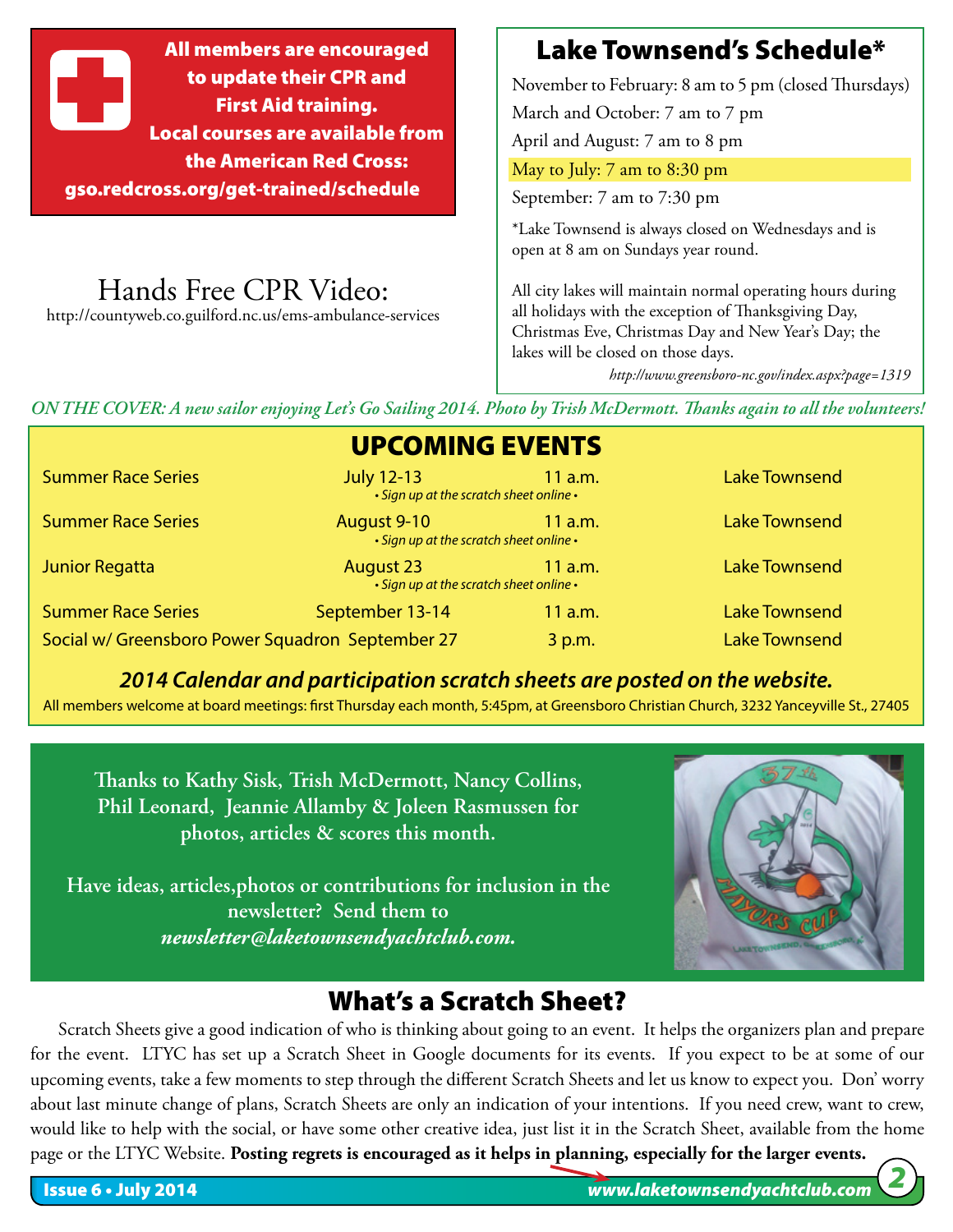## WHAT MAKES LTYC AN AWESOME SAILING CLUB?

Isotope catamaran.

sailor, on Leeward boat today.

We have a quaint little lake with limited traffic. We have nice shore facilities and a neat arrangement with the city. All good stuff!

It is our members that make us such a terrific club and as a club, we do all that we can to recognize our members.

Once such way is through our Member Emeritus Program which requires 10 years membership and a certain age requirement.

At our 37th Mayor's Cup, we had 7 Member Emeritus with us.

1979 – Bob Moates – Windward boat today. Skippers a Flying Scott, and one of our sailing instructors.

1981 – Bill Byrd – on Shore Support, another of our sailing instructors, crews now more than skippering, same joy, less work.

1982-Jere Woltz – Commodore in 92, many years a regional race officer, our US Sailing Judge.



2001 – Ken Warren, Lightning skipper sailing with his daughter Wendy today, often helping on RC, even during winter as Ken is not a winter sailor.

Adding to our count is our 2014 Member Emeritus, having joined the club in 2000, a regular sailing instructor, including the junior sailing classes which takes a special love of sailing. Joined the board shortly after joining the club, served as Commodore in 2004 and

again in 2007. At the Mayor's Cup, the club honored and thanked George Bageant for his years of service, and recognizes his lifetime membership.

1983 – Frank & Rhoda Meldau – Mfg and skippers of the

1985- Starling Gunn, Flying Scot Skipper, big boat coastal



**HOT III** is looking for sponsors for this year's regatta. It is scheduled for **October 25th & 26th, 2014**. *Donations of \$25.00 to \$5000.00 are being accepted; money or items are greatly appreciated.*  Please contact Jim Schwartz at 282.9552 or detroito91@aol.com.

# TANZER TUNE-UP

Volunteer to work on the Tanzer Fleet! - Contact Lacy Joyce, TZ Fleet Maintenance Chair, if you can help. Check out the online scratch sheet for a list of repairs; some easy, some not so easy, some important and some not so important but still needed. Add tasks, correct misspellings, part names, etc. Material/ Hardware donations appreciated otherwise expense reimbursements arranged in advance of purchase.

Send before/after photos, at work photos to newsletter@laketownsendyachtclub.com

Lacy Joyce is heading up efforts to repair the Tanzer Fleet at the lake. lacyjoyce@gmail.com http://www.tanzer16.org/Documents/Tanzer16\_handbook\_1987.htm See the chore list on the scratch sheet -

*https://docs.google.com/spreadsheet/ccc?key=0ApsZK851mY1edGdPT0g5bXBNSGtSUENRVmliU2U2WXc&hl=en#gid=162*

*3*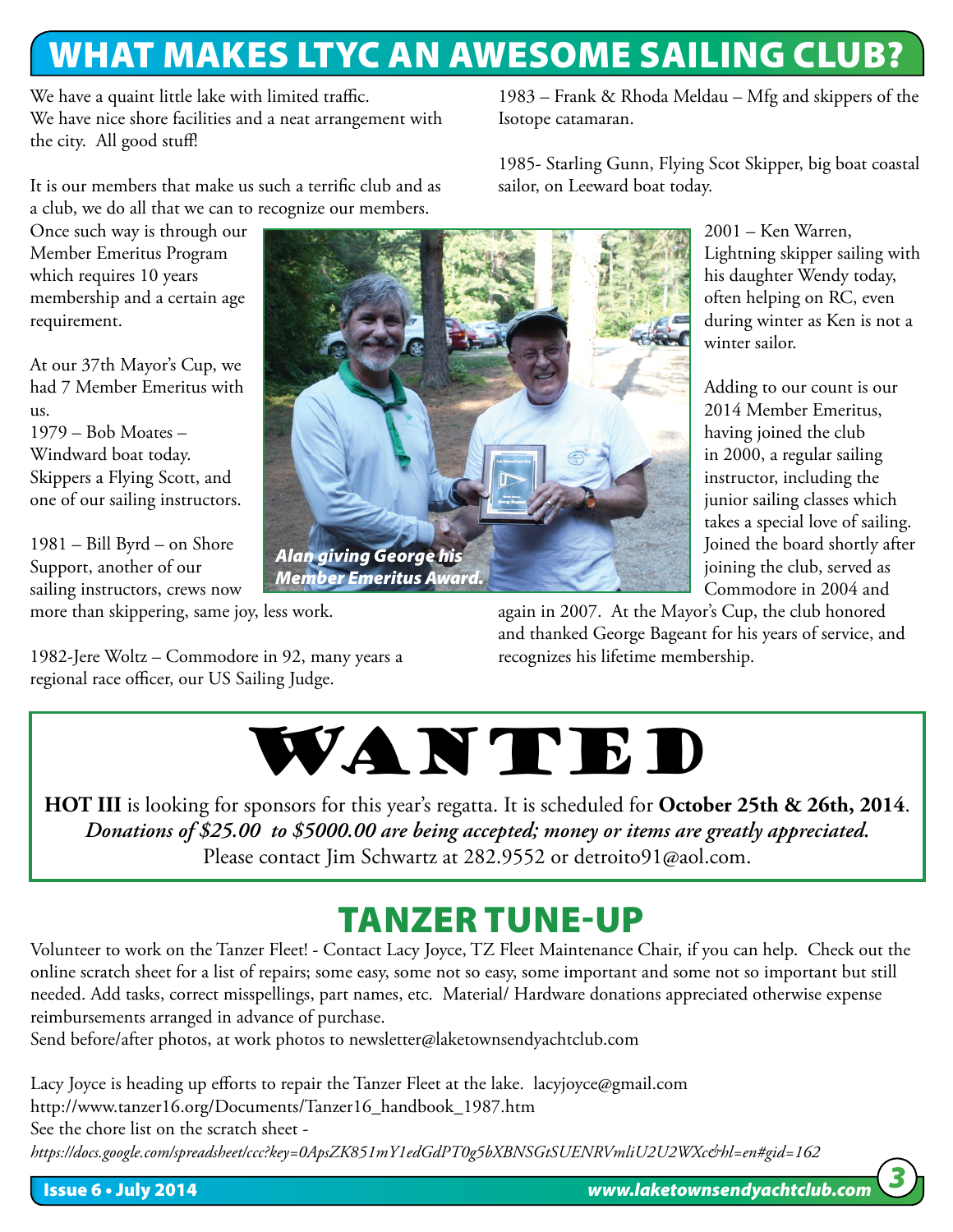## MAYOR'S CUP - WAYFARER REPORT

This past weekend I was lucky enough to participate in the Mayors Cup Regatta at Lake Townsend in Greensboro, NC. Thirty-five boats where registered to race, 6 of which were Wayfarers. Because of this we were able to have our own start time. I have only sailed on the Wayfarer one other time and that was as crew. Today would be my first time as skipper and first regatta I have raced in. Along with me and my crew Phil Leonard, the other racers were Jim and Linda Heffernan (W1066), Megan Hays and Mike Sigmund (w2458), Ann Marie Covington and Susan Cole (W276), Jesse Tate and Blake Christoffersen (W10979),

this is what we did this weekend with Jeanne being skipper and helmswoman. She usually crews for me on my boat so this was a good opportunity for her to gain experience at the helm and she did a great job this weekend. She now admits she is a light wind sailor but I think otherwise because I have seen her progress over the past year since she has been sailing with me as crew on my Hobie 16. Although she was nervous about taking the controls on Sunday when we had the heavier winds she did command the boat for the first race, something she would not have done last year, and this was a huge step forward for her.

> Even when we lost the jib pin and it went flying we were able to keep it all under control and use the bowline to tie it off again

so we could race.

This was my first experience at racing this boat and I had a blast, the boat is very responsive and fast and I love to hike out to keep it level which we did a lot of Sunday. This really brought back memories of my Thistle sailing days from years past. I wish we had some time to practice with a

and finally Ken Butler and Carol Worneuy (sp?). The first day we had very light winds and managed to come in second place in both races. What fun that was and to think we came in behind Jim and Linda who have been sailing for quite some time. We had a good start and continued throughout the race. Of course the whole time Phil telling me keep left, keep right, making adjustments to the sail the whole time. The wayfarer



is a very responsive boat and I loved sailing it. We even caught up with and passed a couple of Flying Scots. The second day winds were up quite a bit, so I was more than a little nervous. At the first race we approached the starting line too early and ended up coming in behind all the other boats. Needless to say we came in dead last. It was so windy at this point I had Phil switch places with me at the last race. This time we had a better start and came in third place. Overall we came in third place for the weekend and I was very happy with that. On a side note, I would like to add we accomplished this without using a spinnaker (we didn't have one). I am so excited that I received my first trophy!! I can't wait to sail the Wayfarer again. *-Jeanne Allamby*

To add to the above I want to thank the Wayfarer fleet for keeping this nice sailboat on loan at the Lake Townsend Yacht Club. We use this boat to mentor new sailors and

spinnaker since I think if we had one we would have at least come in second overall and who knows we might have been able to catch Jim and Linda  $\odot$ . We were inched out of second place overall by about one foot in the first race on Sunday. In either case we far exceeded our goals for the weekend and I thoroughly enjoyed sailing this fine sailboat. Thank you to the Wayfarer fleet and to Jim for his sailing pointers he gave us prior to the races.

*-Phil Leonard*



*Commodore Alan Taylor, Mayor Nancy Vaughn, and Mayor's Cup Chair Uwe Heine at the Regatta.*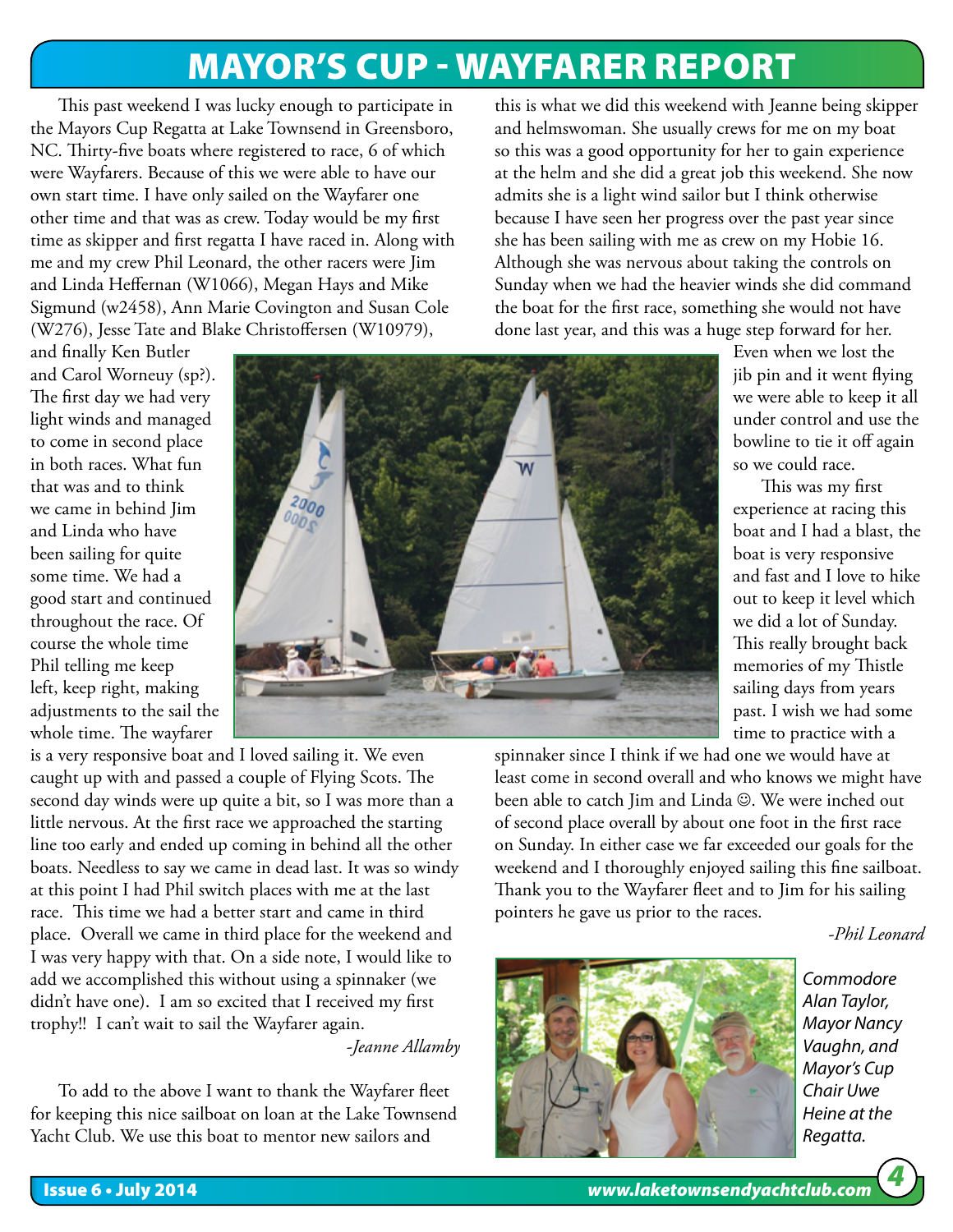

Summer Saturday series totals available at the box score link: *www.laketownsendyachtclub.com/v10-Racing/boxscore.htm*

### 37th Mayor's Cup - June 6-8, 2014

| Lake Townsend, Greensboro, NC" |                                      | # of Competitors   |       | 35          |                      | Sat            | Sat                      | Sun                      | Sun                      | Points | Finish         | Tie    |
|--------------------------------|--------------------------------------|--------------------|-------|-------------|----------------------|----------------|--------------------------|--------------------------|--------------------------|--------|----------------|--------|
| First Last Name                | Crew                                 | Boat Type          | DPN   | Sail #      | <b>CLUB</b>          | Race 1         | Race 2                   | Race 3                   | Race 4                   |        | Place          |        |
| Charlie Buckner                | Dale Oller                           | <b>Flying Scot</b> |       | 5971        | <b>CSC</b>           | 2              |                          |                          |                          | -5     |                |        |
| Wendell Gundlach               | Anne & Alex Gundlach                 | <b>Flying Scot</b> |       | 5980        | <b>LTYC</b>          | 5              | $\overline{7}$           | $\mathfrak{2}$           | $\varsigma$              | 19     | 2              |        |
| Uwe Heine                      | Nancy Collins                        | <b>Flying Scot</b> |       | 3801        | <b>LTYC</b>          | $\mathbf{1}$   | 3                        | 8                        |                          | $20\,$ | $\mathcal{Z}$  |        |
| Jack Griffin                   | Andy Forman                          | <b>Flying Scot</b> |       | 5818        | <b>CSC</b>           | 6              | 10                       |                          |                          | 25     |                |        |
| Alan Backus                    | Pat Backus                           | <b>Flying Scot</b> |       | 4105        | <b>CSC</b>           | 3              | 12                       | $\overline{\phantom{0}}$ | 6                        | 26     | $\overline{5}$ |        |
| Dave Batchelor                 | Yates Snyder                         | <b>Flying Scot</b> |       | 5164        | <b>CSC</b>           | 14             | $\overline{4}$           |                          |                          | $26\,$ | 6              | $\ast$ |
| Tom Bews                       | Richard Burkin                       | <b>Flying Scot</b> |       | 5295        | <b>LTYC</b>          | $\mathbf{Q}$   | 6                        | $\Omega$                 | $\mathbf{3}$             | 27     | $\overline{7}$ |        |
| Ray Merrill                    | Alex White                           | <b>Flying Scot</b> |       | 4322        | CSC                  | 4              | 11                       | 6                        |                          | 28     | 8              |        |
| Chris Herman                   | Lydia & Michael Herman               | <b>Flying Scot</b> |       | 4088        | <b>LTYC</b>          | 11             | 5                        | $\overline{3}$           | $1\,1$                   | 30     | Q              |        |
| Holly Deuterman                | Steve Morris                         | <b>Flying Scot</b> |       | 3500        | <b>LTYC</b>          | 7              | 2                        | 11                       | 12                       | 32     | 10             |        |
| David Duff                     | Jim Goodman                          | <b>Flying Scot</b> |       | 1939        | <b>LTYC</b>          | 8              | 8                        | 12                       | 13                       | 41     | 11             |        |
| John Hemphill                  | JC Aller                             | <b>Flying Scot</b> |       | 4043        | <b>LTYC</b>          | 10             | 13                       | $10\,$                   | 9                        | $42\,$ | 12             |        |
| Mark Wilson                    | Laina Wilson                         | <b>Flying Scot</b> |       | 3633        | <b>LTYC</b>          | 12             | 9                        | 13                       | 10                       | 44     | 13             |        |
| Eric Rasmussen                 |                                      | Isotope            | 74.3  | 235         | <b>LTYC</b>          | 2              |                          |                          |                          | 5      |                |        |
| John Kuzmier                   |                                      | Isotope            | 74.3  | 1992        | <b>LTYC</b>          |                |                          | 3                        | $\mathfrak{2}$           | $10\,$ | 2              |        |
| John Kirles                    |                                      | Isotope            | 74.3  | 2008        | <b>CSC</b>           | 4              | $\overline{2}$           | $\overline{c}$           | $\mathbf{3}$             | 11     |                |        |
| Alan Taylor                    |                                      | Isotope            | 74.3  | 1992        | <b>LTYC</b>          | 3              | 3                        |                          |                          | 17     |                |        |
| Frank Meldau                   | Rhoda Meldau                         | Isotope-2up        | 77.2  | 2001        | LTYC/CSC5            |                | 5                        |                          |                          | $22\,$ |                |        |
| Stephen Bass                   |                                      | Isotope            | 74.3  | $0_0$       | <b>LTYC</b>          | 7              | $\overline{7}$           | 6                        | $\overline{7}$           | 27     | 6              |        |
| Jim Heffernan                  | Linda Heffernan                      | Wayfarer           |       | 1066        | <b>LTYC</b>          |                |                          |                          |                          | 4      |                |        |
| Megan Hayes                    | Mike Sigmund                         | Wayfarer           |       | 2458        | <b>CSC</b>           | 3              | 6                        | $\overline{2}$           | $\mathfrak{2}$           | 13     | 2              |        |
| Jeanne Allamby                 | Phil Leonard                         | Wayfarer           |       | <b>CLUB</b> | <b>LTYC</b>          | $\overline{2}$ | $\overline{2}$           | 6                        | 3                        | 13     | $\mathcal{Z}$  |        |
| AnnMarie Covington Susan Cole  |                                      | Wayfarer           |       | 276         | <b>LTYC</b>          | 4              | 3                        | 3                        |                          | 14     |                |        |
| Jesse Tate                     | <b>Blake Christoffersen</b>          | Wayfarer           |       | 10979       |                      | 6              |                          |                          | $\overline{\phantom{0}}$ | $20\,$ | $\varsigma$    |        |
| Ken Butler                     | Carol Norney                         | Wayfarer           |       | 449         | <b>LTYC</b>          | 5              | $\overline{5}$           |                          | 6                        | 20     | 6              |        |
| Ken Whitt                      | Craig Wacaser                        | Tanzer 16          |       | 534         | <b>CSC</b>           |                | $\overline{2}$           |                          | 2                        | 6      |                |        |
| Pete Thorn                     | Aravinda DeSilva                     | Tanzer 16          |       | 2000        | BSC/CSC 5            |                |                          | 3                        |                          | 10     | 2              |        |
| Arch Altman                    | Keith Smoot                          | Tanzer 16          |       | 161         | CSC                  | $\overline{2}$ | 5                        | $\mathfrak{2}$           | 5                        | 14     | 3              |        |
| Jay Hood                       | Anne Brice                           | Tanzer 16          |       | 2001        | <b>BSC</b>           | $\overline{3}$ | $\overline{\phantom{0}}$ | $\varsigma$              | $\varsigma$              | 18     |                |        |
| Open Class                     |                                      |                    |       |             |                      |                |                          |                          |                          |        |                |        |
| <b>Bart Streb</b>              | N/A                                  | Yflyer             | 86.7  | 2531        | CSC/CYC <sub>2</sub> |                |                          |                          |                          | 6      |                |        |
| Jim Schwartz                   | Michael Crouch                       | Lightning          | 87    | 12705       | <b>LTYC</b>          |                | $\overline{3}$           |                          |                          | 14     | $\overline{2}$ |        |
| Bob Hoffman                    | Hudson Barker, Steve Raper Holder 20 |                    | 85.8  | 227         |                      | 3              | 5                        | 3                        | $\mathbf{z}$             | 14     | $\mathcal{Z}$  |        |
| Kenneth Tysor                  | David & Will Wortman                 | Mariner 19         | 101.8 | 2227        | <b>NYC</b>           | 7              |                          | $\overline{2}$           |                          | 17     |                |        |
| Steve Jones                    | N/A                                  | Laser              | 91.1  | 988122 LTYC |                      | 5              | $\overline{2}$           | 4                        | 6                        | 17     | $\varsigma$    |        |
| Ken Warren                     | Dalton Cox, Wendy Cecil              | Lightning          | 87    |             | 14582 LTYC           | 4              |                          | 6                        |                          | 18     | 6              |        |
|                                |                                      |                    |       |             |                      |                |                          |                          |                          |        |                |        |

#### **LTYC 2014** 3-4 Great 48 (FS) Yellow=Holiday; Gray=Meeting; Blue=Racing;

M Tu W Th F Sa Su **M Tu W Th F Sa Su** M Tu W Th F Sa Su 1 123456 123 July '14 and the late of the August '14 31 LGS Classes: Green=Adults; Pink=Juniors; rev 111013 2345678 6 7 8 9 10 11 12 3456789 **Example 12** The Library of the Library of August 14 The September 1

|                 |                 | 2              | 3               | $\overline{4}$ | $5\,$      | 6          |              |      |                    |         |                            | 2.              | 3  |    | 2               | 3                        | 4  | 5               | 6                |  |
|-----------------|-----------------|----------------|-----------------|----------------|------------|------------|--------------|------|--------------------|---------|----------------------------|-----------------|----|----|-----------------|--------------------------|----|-----------------|------------------|--|
|                 | 8               | 9 <sub>1</sub> | 10 <sub>l</sub> |                | $11$ 12 13 |            | 4            | 67   | 6                  |         | 8                          | -9              | 10 | 8  | 9               | 10 <sup>1</sup>          | 11 | 12 <sub>1</sub> | 13               |  |
| 14.             | 15.             | 16.            | 17              | $ 18\rangle$   | 19         | -20        |              | 12 I | <b>T31</b>         | \14   \ | 15 I                       | 16 <sup>1</sup> | 17 | 15 | 16 <sub>1</sub> | 17                       | 18 | 19              | $20 \mid 2^{-1}$ |  |
| 21              |                 | 22   23   24   |                 | 25             | 26         | $\vert$ 27 | 18           | 19   | 20                 | 21      | $\mid$ 22 $\mid$ 23 $\mid$ |                 | 24 | 22 | $23 \mid$       | 24 <sup>1</sup>          | 25 | 26              | $27$ 28          |  |
| 28 <sup>1</sup> |                 | $29$ 30 31     |                 |                |            |            | 25           | 26   | 27                 | 28      | 29                         | ⊣ 30 ՝          | 31 | 29 | 30              |                          |    |                 |                  |  |
|                 |                 |                |                 |                |            |            |              |      |                    |         |                            |                 |    |    |                 |                          |    |                 |                  |  |
|                 |                 |                |                 |                |            |            |              |      | 23 Juniors Regatta |         |                            |                 |    |    |                 | 27 Power Squadron Social |    |                 |                  |  |
|                 | 26 Sailibration |                |                 |                |            |            | 24 Jr Makeup |      |                    |         |                            |                 |    |    |                 |                          |    |                 |                  |  |

25 Race Management

rev 111013

| September '14<br>Sa Su<br>W<br>M<br>F.<br>Th<br>Tu |
|----------------------------------------------------|
|                                                    |
|                                                    |
| ⇁<br>5<br>2<br>3<br>6<br>$\overline{4}$            |
| 13<br>8<br>9<br>11<br>12 <sub>1</sub><br>10<br>٦4٠ |
| 15<br>17<br>20<br>16<br>18<br>19<br>21             |
| 25<br>28<br>22<br>23<br>26<br>27<br>24             |
| 29<br>30                                           |
|                                                    |

6-8 Mayor's Cup

27 Power Squadron Social

| 26 Sailibration |  |
|-----------------|--|

6 Piedmont Interclub (LTYC)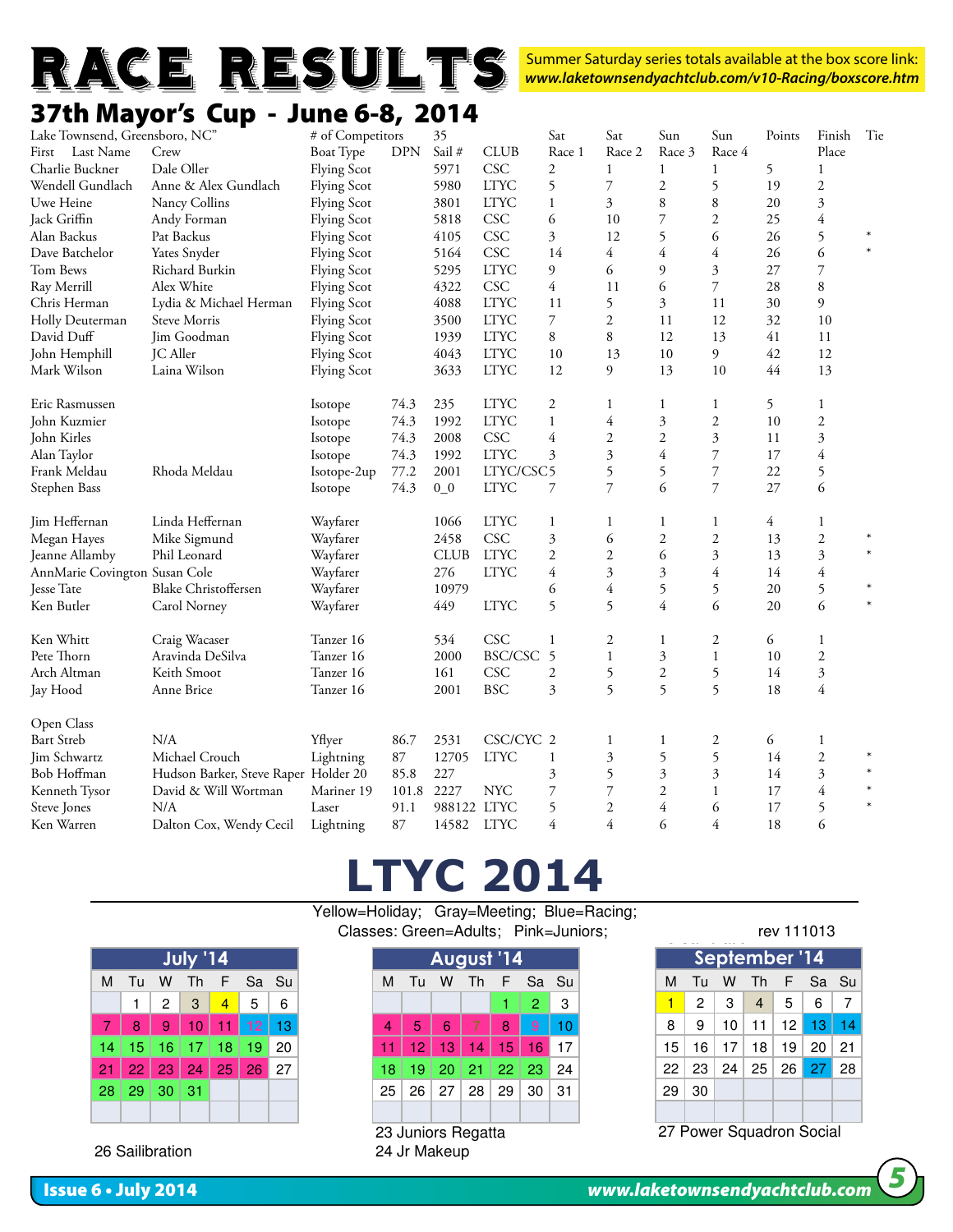### Mayor's Cup Fun

#### THE HAT

After the drifting conditions on Saturday the wind had picked up "nicely" on Sunday. Perhaps the memory of Saturday had tempted people not to tie down their hats with a nice hat clip. Sailing in front of us was the green lightning with Ken, Wendy and Dalton. Puff –a gust of air gave Ken's hat a burst of freedom and it made a couple of somersaults and landed on the water. "Over here" - I pointed and doing the "hat overboard" maneuver

we scooped up Ken's hat. We tried to sail close, but it was too windy and the booms were dangerously in the way. This was before the first race. "never mind" says Ken. I tossed the hat under the deck. Racing …. Waiting for the second race. Ken yells that he would like his hat. I reach out with the hat, still dangerously close with those booms. Uwe says " we can't do it" I thought I heard Ken say something

about the spinnaker pole – I grabbed the pole, pulled on the line and stuck the hat on the clamp. Easy – Dalton Cox scrambled up toward the front of Ken's boat and snatches the hat back. Victory! We reunited Ken with his hat.

#### **PERSISTENCE**

Sometimes there are personal victories that go beyond winning the race. Sunday's winds were much different than Saturday's winds. Heavier, streaming down the lake, shifting, making the path to the downwind mark sometimes a close reach. There were three "downwind" legs, We had gotten the spinnaker set and were riding quickly to the mark. As it sometimes goes the wind clocked around and was pushing the boat on to a close reach, with it blowing hard. I was getting somewhatvery-extremely anxious and we were getting close to the mark (the faster then wind blows the slower I am at getting it down.). "Grab it and haul it in" Uwe says. The guy line is WAAAYY out over the water. I am grabbing sheets and the spinnaker is on a desperate fight to stay free. In its flight, it gains its freedom and is blowing like a flag in all its patriotic glory. I lower the spinnaker halyard and manage to grab it and pull it in. But the starboard spinnaker sheet has been somehow been freed from the



sister hook. It slips out of it's blocks and trails behind us like a fishing line. We haul the line into the boat. The spinnaker tamed and secured, we can go on.

Round two – going upwind – because we had an older primitive style of rigging the spinnaker, all the blocks are on the deck. With the spinnaker lines in the boat, we began a game of snaking them through all the blocks while trying to maintain a good beat to windward. Wind off the starboard side – running the green line through the

blocks. I even had to conduct a crawl out to the front of the deck to get the line around the forestay.

Wind off the port side, the red line went on. – round the mark and around the gate – up went the spinnaker - then I must have hit the halyard and knocked it out of it's cleat. ( It is yellow and attached to the shroud. The jib sheets are also yellow.) It is what I get for ordering that type of line.

The spinnaker wastes no time in dropping to the deck, and into the water. All the while Uwe is lively encouraging me to grab the halyard and pull it back up. I am drawing a blank. (Halyard, why is my spinnaker doing that? Yellow… which yellow line, I don't want the spinnaker to do that.. EEEEEE Oh – grab that one.) Uwe "pull it up for all you are worth! A sailing instructor once told me that woman don't have the same body strength that men do, to use the trunk in hauling sheets. I raised up high in the air and snatched the halyard down as far and as hard as I could pull it, repeating that up until had the spinnaker as high as it would go, I glanced around behind us. There was a really big puff going on, it was hitting boats and they were going way over. Hmm. Nope. We don't have the pole set, we don't have everything straightened out – put the spinnaker back under the deck.

Round 3. Last downwind leg. (we had to dry the thing out didn't we?) All the lines are verified on the way to the upwind mark, spinnaker is untwisted. We raise the chute – it flies, it is right and it is behaving like a good kite!

Issue 6 • July 2014 *www.laketownsendyachtclub.com 6* We did it. It would have been easy to just give up on the tangled wet mess of spinnaker and lines but it is the small victories that haul us up another notch of gained  $-$ *Nancy Collins*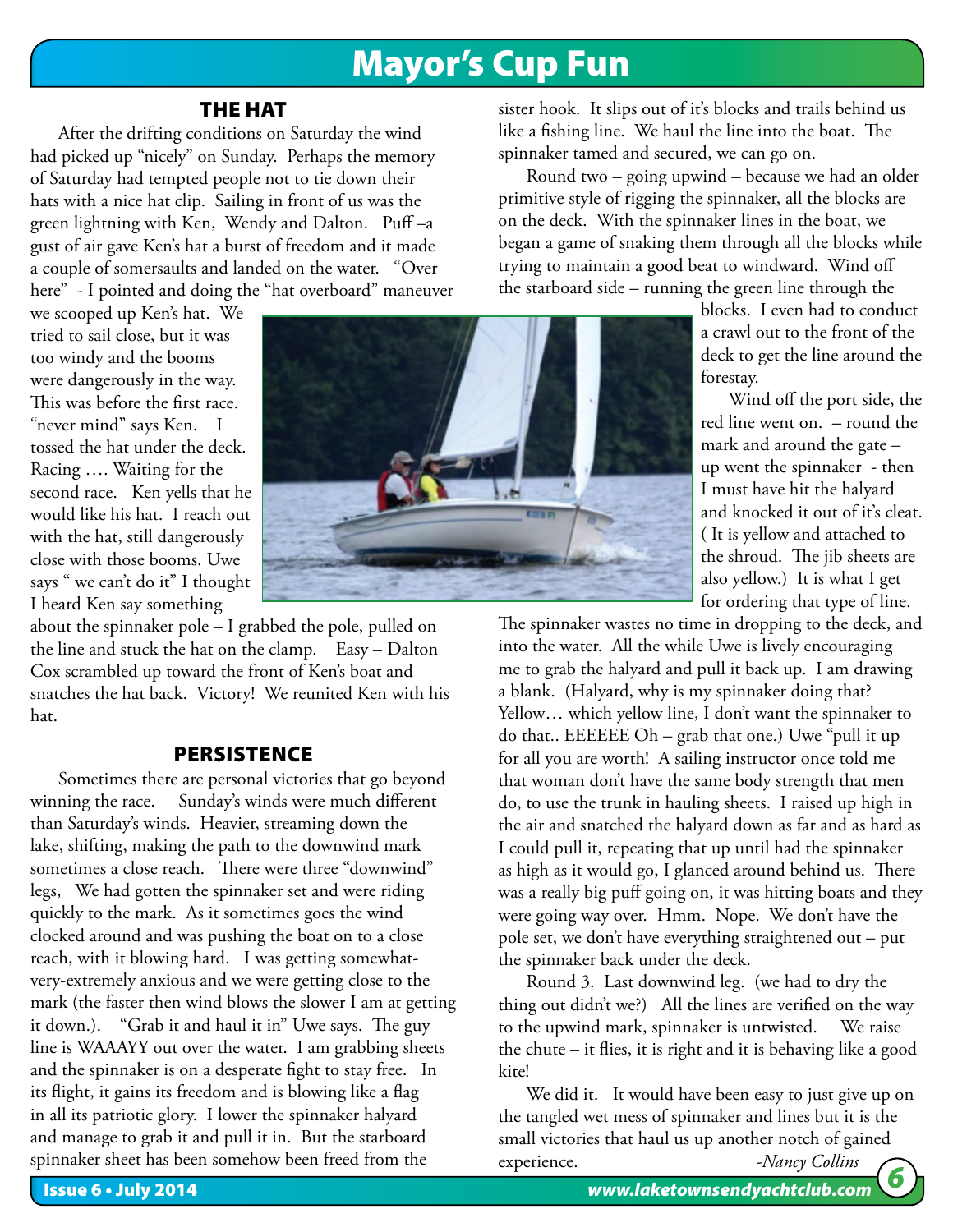## LACY JOYCE CAUGHT A TORNADO ... ON VIDEO



I heard the link to the Tornado Video didn't work. I'm trying again:

See the video on Facebook at https://www.facebook.com/media/ set/?set=vb.1293027297&type=2



Sign up for Race Committee • It's Fun, Free, Supportive, and a Great Learning Opportunity. Contact Steve at stephen.morris@gd-ais.com or sign up from our home page - www.laketownsendyachtclub.com

### CLUB BOATS - RULES OF USE

Flying Scot 3410 is owned and maintained by the Lake Townsend Yacht Club. The Wayfarer is owned by the Wayfarer Sailing Association. It is maintained by the Lake Townsend Yacht Club with financial reimbursement from WSA. These boats are intended to be used for Sailing Instruction, Training and Mentoring.

- These boats can be used by LTYC Lead Instructors while giving lessons
- Assistant Instructors may use the boats for lessons with approval from the board or a Lead Instructor
- Qualifying lessons include:
	- Private lessons as prescribed by the LTYC Learn To Sail program.

Follow-up lessons for students of previous LTS classes that have joined LTYC as members

Mentoring for all LTYC Members

On course racing coaching for all LTYC Members

Additionally, any LTYC Club member who is on the specific boat Maintenance Team has Right of Use.

Unless being used during a club event, the sailors need to register with the Office. Launching fee polices are also in effect. Please direct any questions or feedback to

ltycboard@laketownsendyachtclub.com. Reserve a boat online:

https://docs.google.com/spreadsheet/ccc?key=0ApsZK851mY1edGdPT0g5bXBNSGtSUENRVmliU2U2WXc&hl=en#gid=102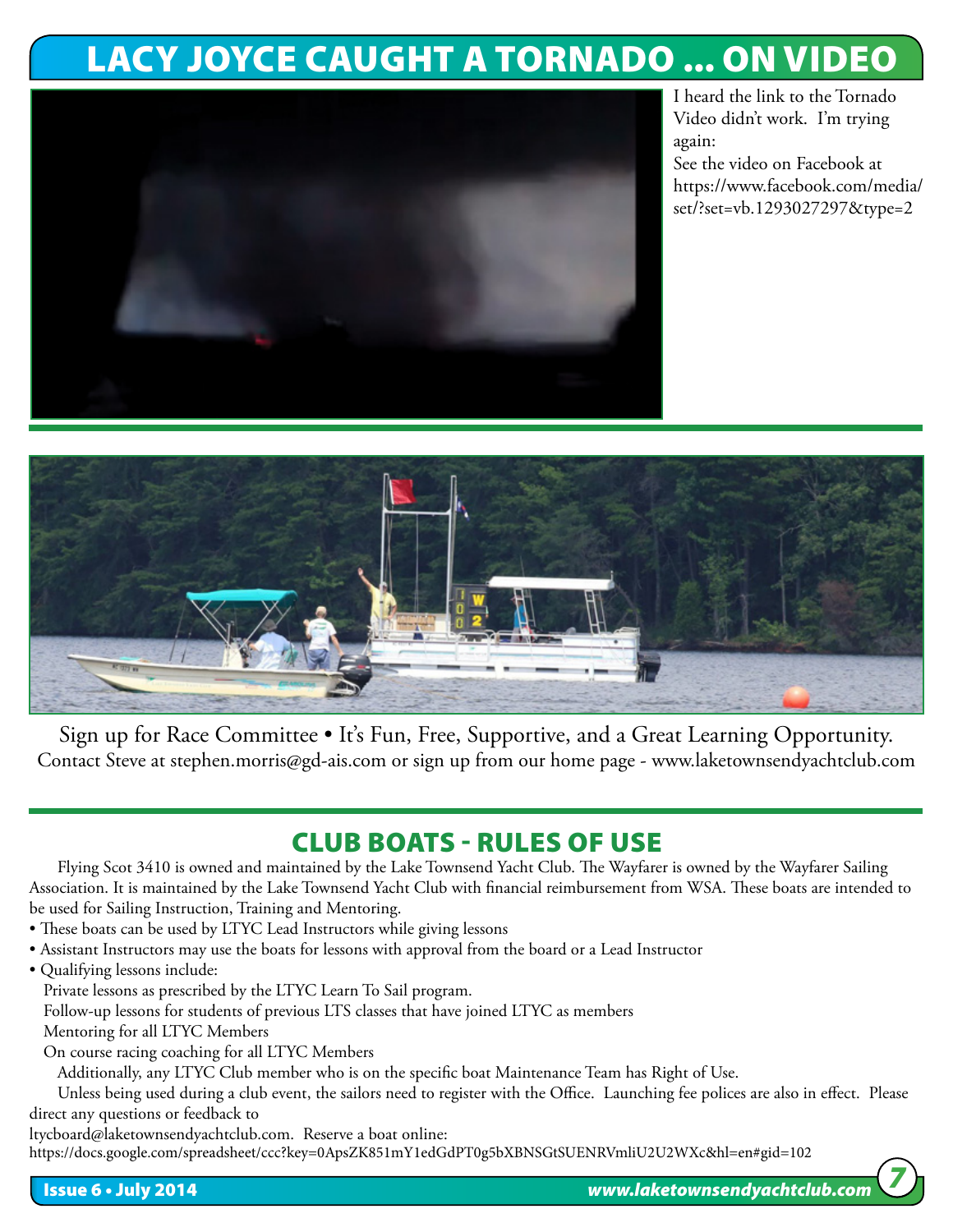## SAILBOATS FOR SAIL

**Great Scot for Sale.** Near minimum weight, new mast and centerboard. 2011 MAD main and jib that have been sailed sparingly plus a suite of North's and 3 spinnakers, tapered spinnaker pole. Aluminum trailer; North trailering/ mooring cover used for traveling. Race ready \$10,500. Dave "Sailordave" Batchelor, 919-467-3512 Home 919-414-6809 cell.

**1975 Flying Scot Sailboat # 2680.** W/ 2009 Load Rite galvanized trailer, radical race package, 2-year-old Mad racing sails, North spinnaker, covers for boat, mast, and rudder. This boat has everything racing-wise that can be put on a Scot. It has won several district championships & regattas. It is a very fast, solid, and competitive boat. \$6900 Call 540-588-5794.

**Flying Scot "My Time" (FS 5452)** is in excellent shape. The main and jib are in great shape. She has extra sails that are like new. Spinnaker is warn and has been patched. Starling Gunn installed the spinnaker kit. There are numerous little things to go with the boat. It comes with a Trailex aluminum trailer, a "MasterHelper" single-handed mast raising system, boat covers, a stainless steel transom-mounted fold-down swim ladder. \$8,500. Call (443) 878-2142 or email J@ Wroblewski.US.

**Buccaneer 18'** for sale. Asking price is \$1325 with trailer, paddle, 2 hp Johnson outboard, and manuals, rigging guides. Craig Huey 303-884-4682 chueygman@yahoo.com

**1969 Douglas and McCloud** - Hull number 509. This original Highlander classic w/complete restoration is in mint condition. Trailer sanded and painted white w/ red fenders; new tires and wheels. Aluminum mast, mahogany boom and rudder. Includes 3 main sails, 2 jibs, 1 spinnaker, plus all rigging for racing. Hull and deck have 2 coats marine primer and 3 coats marine paint. Hull is black w/red water stripe; deck is white; inside original gray/white splatter paint. Deck and rub rails have been sanded and varnished. Teak seats and interior running teak have been sanded and teak oiled. W/sailors tailorskirted mooring cover. *The Black Pearl* is in a Greensboro garage ready to go for \$4,500. David J. Schlosser, Sr., djschlosser@aol.com or (336) 316-0804.

**Yflyer** - Very nice remodeled boat, 1978. Very stiff and dry. Set up for racing (won many), good for daysailing. Includes nice galvanized trailer. Go to yflyer.org/, they have a very good association with tips and news about the boat. Sails in very good condition. 2nd place in the HOT regatta 2012, second in the winter series at Townsend 2011. Scows are more stable than round bottom boats and speed is similar to a Lightning or Buccaneer. Ready to race! \$1700.00. Photos available. Contact Bart Streb at bstrebb@gmail. com. Located south of Raleigh.



# The LTYC STORE

Sturdy Nylon Burgees by Prestige Flag. Approx. size is 12.5" tall by 19" wide. \$20 each. *Contact Steve Morris at: samorris@triad.rr.com*

> Neck Chillers. One size fits all *(useful as a neck warmer, too)*. \$5 each. *Contact Nancy Collins-Heine at: snaggleteeth@gmail.com*



## TEST DRIVE A WINNER

#### Lasers Available

 Uwe Heine has a couple of Lasers available, if someone would like to sail them during an upcoming LTYC event. Give Uwe a call - with a few days' advance notice - 336 585-0951 • heineu@bellsouth.net.

Flying Scot Available

 The Club has a Flying Scot available, if someone would like to sail it during an upcoming LTYC event. Give Alan a call - with a few days' advance notice - 530 263-3009 • alan@lakelevel.com.

#### Windmills Available

 Alan Taylor has a couple of Windmills available, if someone would like to sail them during an upcoming LTYC event. Give Alan a call - with a few days' advance notice 530 263-3009 • alan@lakelevel.com. *8*